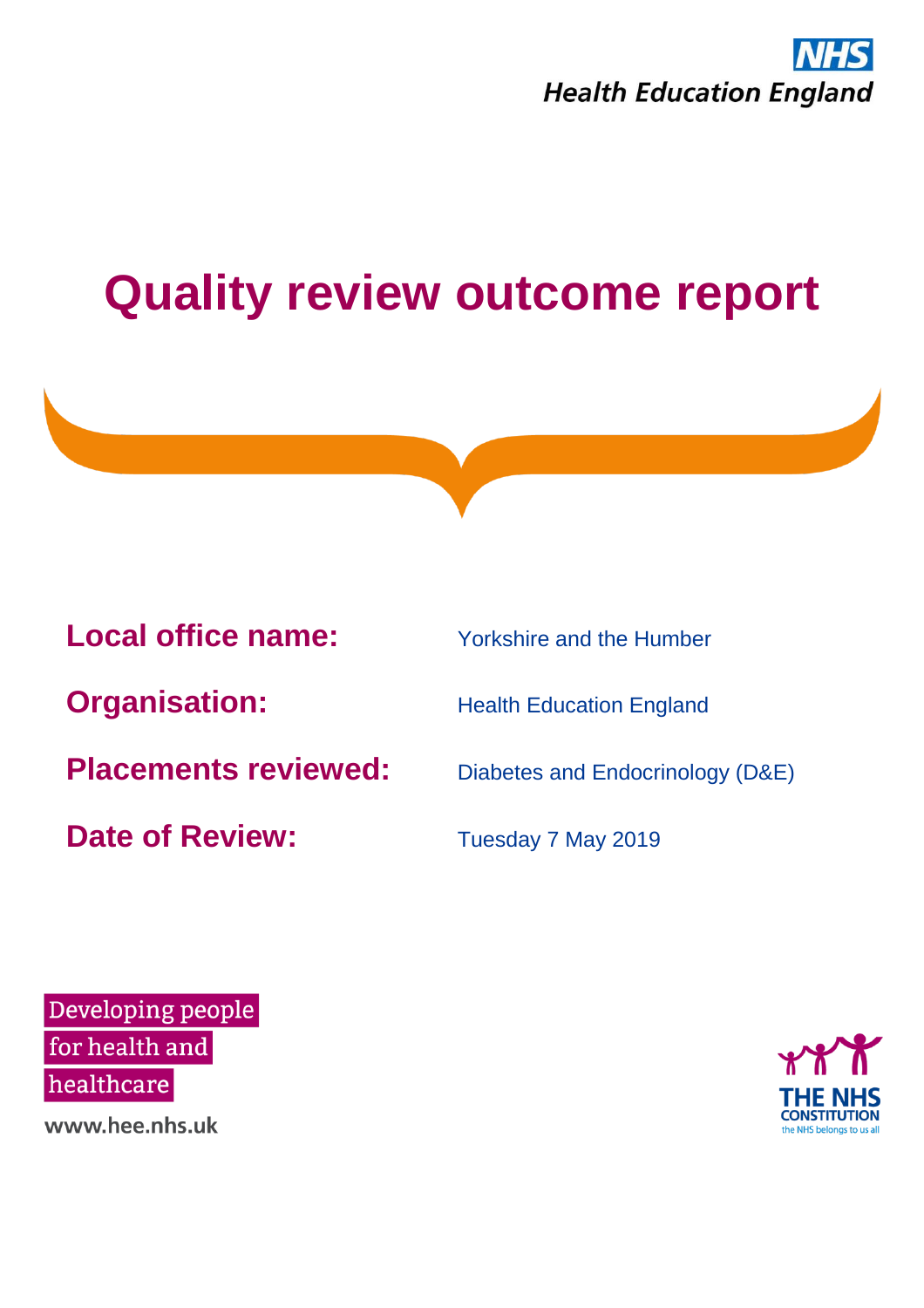**Date of report:** 7 May 2019

**Author: Emma Diggle** 

**Job title: Quality Coordinator** 

### **Review context**

### **Background**

| <b>Reason for review:</b>                                                            | Poor GMC NTS 2018 survey data and local intelligence.                                                                                |
|--------------------------------------------------------------------------------------|--------------------------------------------------------------------------------------------------------------------------------------|
| No. of Trainees met:                                                                 | -23                                                                                                                                  |
| No. of supervisors / mentors met:                                                    | 24                                                                                                                                   |
| <b>Other staff members met:</b>                                                      |                                                                                                                                      |
| <b>Duration of review:</b>                                                           | 6.5 hours                                                                                                                            |
| Intelligence sources seen prior to<br>review: (e.g. CQC reports; NSS; GMC<br>Survey) | GMC survey 2018, Leeds Teaching Hospitals Trust Trainee<br>statement, School self-assessment, Programme Summary and<br>Presentation, |

### **Panel members**

| <b>Name</b>               | <b>Job title</b>                                  |
|---------------------------|---------------------------------------------------|
| Jon Hossain               | Deputy Dean and Clinical Lead for Quality (Chair) |
| Fiona Bishop              | Associate Dean (Chair)                            |
| Will Townsend             | Associate Dean                                    |
| Arutchelvam Vijayaraman   | <b>External Advisor</b>                           |
| Iona Elborough-Whitehouse | Leadership Fellow                                 |
| Diane McLennan            | Lay Representative                                |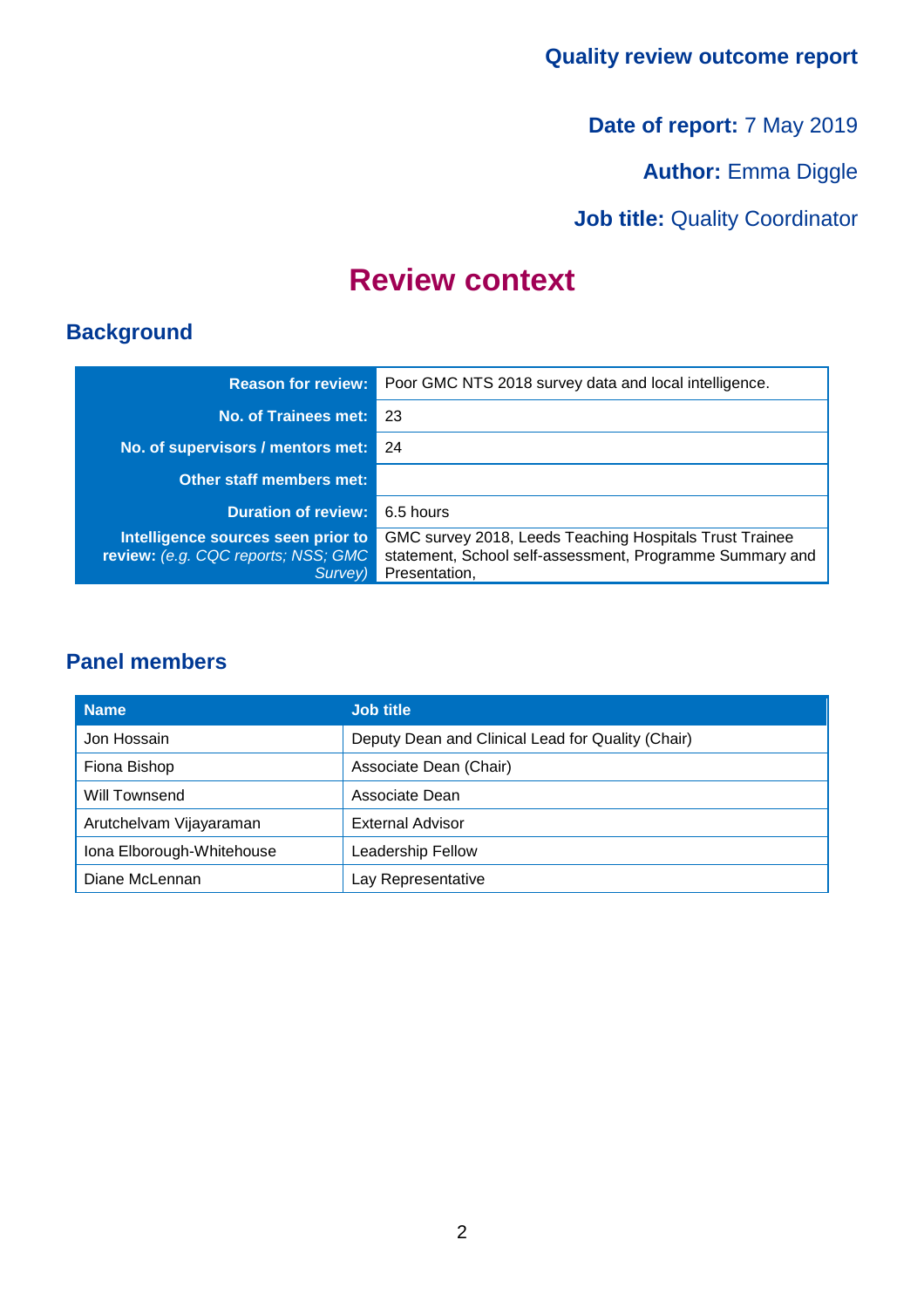#### **Executive summary**

Representation from the programme was excellent with twenty-four educators and twenty-three trainees in the Yorkshire and Humber (Y&H) region in attendance. The reason for the review was a result of poor General Medical Council National Training Survey (GMC NTS) results from 2018 for workload and clinical supervision which has been red flagged four consecutive years from 2015 – 2018. It should be noted that the high level of engagement from trainers and trainees was welcome and appreciated.

Trainee experience within the specialty was varied across the region. Trainees were vocal in highlighting the organisations that they felt were performing well such as Airedale where General Internal Medicine (GIM) was reported to be good and Bradford Teaching Hospitals Trust (BTHT) with trainees reporting that the organisation provides good training and specialty experience in D&E and supported the trainees. Scunthorpe General Hospital - Northern Lincolnshire and Goole NHS Trust (NLAG) were reported to have a welldesigned rota with time for audit and personal study; and the trainee rotas are coordinated to mirror their educational supervisor's rota which provides greater learning opportunities. It was noted that core trainees coming into D&E had no previous clinical experience and that greater exposure to specialty clinics would help to broaden their knowledge e.g. BTHT Trainees reported that they do fourteen clinics a month (three clinics a week) and Barnsley trainees have six clinics a week. The panel chair recommended that all trainees should have a minimum of twelve clinics a month to ensure they meet the required element of the curriculum. Trainees and trainers agreed that collaborative and multi-professional working was beneficial and the use of healthcare professionals to cover wards should be encouraged and be developed further. Further examples of good practice can be found on page 12.

Trainees at Harrogate and Pinderfields General Hospital - Mid Yorkshire Hospital NHS Trust (Mid Yorkshire) reported that they felt like they are utilised to fill rota gaps and struggle to be released for mandatory training e.g. trainees at Mid Yorkshire mentioned that they are not being released for mandatory teaching even with 5 weeks' notice and study leave is also a struggle with 7–8 months' notice. Trainees also mentioned that GIM daytime cover and acute cover is impacting on their learning. It is recommended that the school should work towards trainees having a minimum of a year out of GIM to enhance specialist skills as this would provide trainees with a better learning experience.

The trainees enjoyed being together at the review and had very constructive, clear ideas. The cross fertilisation was encouraging, and it is recommended that trainees should be given access to pan-school deanery days. In addition, to help trainees with their exams local HEE exam preparation courses should be added to the courses available from the School and mandatory exam training included in job plans.

Trainees at Harrogate and Pinderfields General Hospital (Mid Yorkshire) raised concerns around the coordination of the on-call rota and handover due to staff shortages and a reluctance by trusts to cancel clinics e.g. a trainee at Harrogate was rota'd to cover an antenatal clinic, as well as look after 27 patients. Trainees also reported that they are being asked to cover Coronary Care and Respiratory Wards. It was recommended that trainees including those not on the new contract should report rota issues (particularly where they have been refused access to learning opportunities) to their Guardian of Safe Working Hours and exception report to ensure these concerns are documented.

Technical skills training and pacing are needed to ensure trainees maintain their skillset as some trainees reported that they have not undertaken procedures for almost two years and no longer feel confident to do drains, cannulas and lumbar punctures. The trainees need to maintain their skillset and a 'boot camp', technical skills training and pacing is recommended for building confidence in undertaking procedures and assess training requirements would be beneficial.

#### The main themes for improvement identified were:-

**Annual Review of Competence Progression** (**ARCPs)** where trainees raised concerns as they only received feedback on ARCPs when there is an adverse outcome (Condition: *20190507\_HEEYH\_RQ1)*  **Induction** at Mid Yorkshire (Condition: *20190507\_HEEYH\_RQ2) and* NGH (STHT) reported that they had no timetable on starting at the hospital *(Condition: 20190507\_HEEYH\_RQ3).*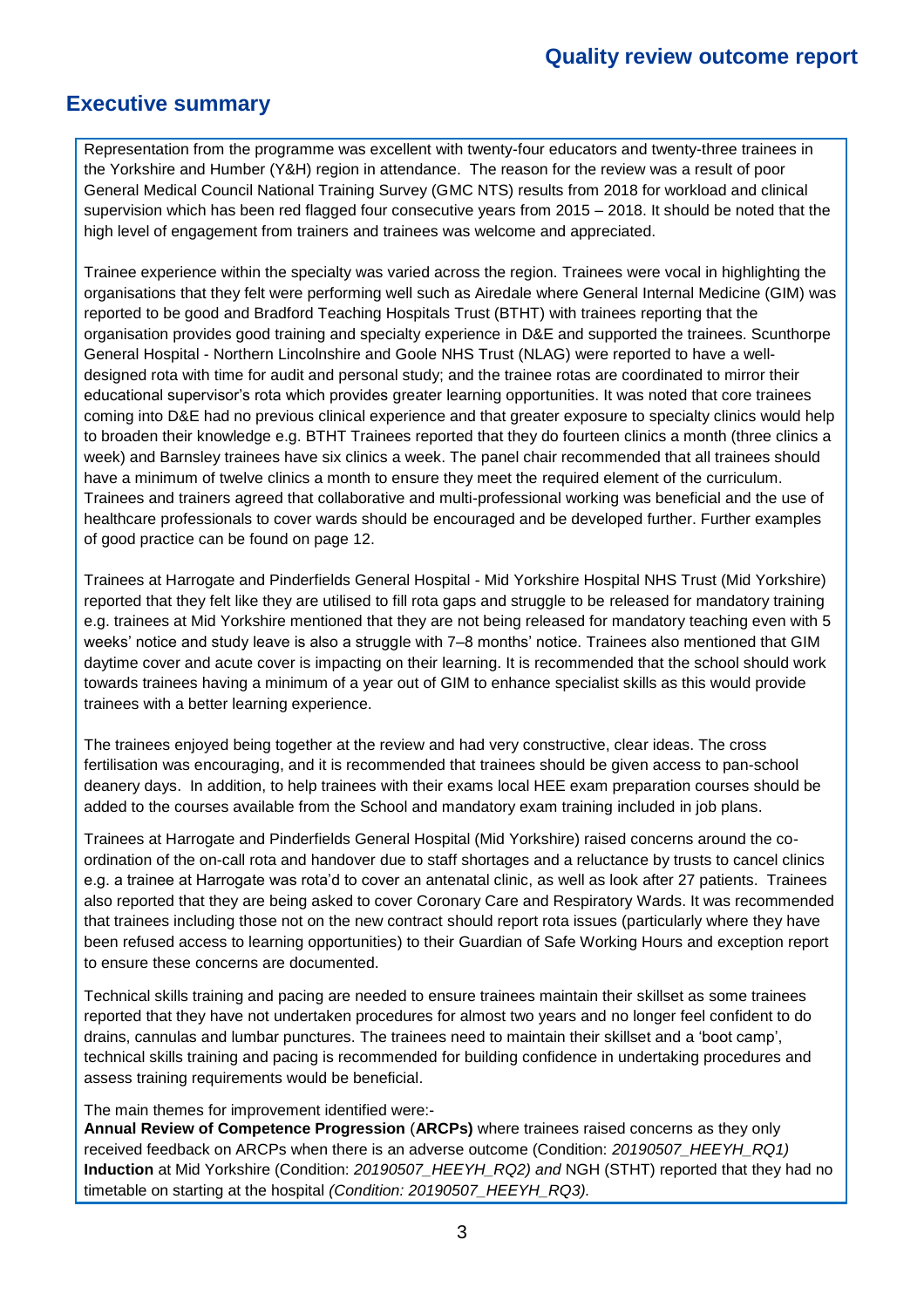**Unsupervised clinics** at Leeds Teaching Hospitals Trust (LTHT), NLAG and Mid-Yorkshire where trainees reported there was no consultant present or available on call (Condition: *20190507\_HEEYH\_RQ4, 20190507\_HEEYH\_RQ5, and 20190507\_HEEYH\_RQ6)*.

The panel chair stipulated that unsupervised clinics should cease with immediate effect as this is a patient safety issue. HEE are aware of the concerns at Mid Yorkshire and a Trainee / Educator Quality Review has been scheduled for 24 July 2019.

The trainees recognised the significant clinical pressures being placed upon their ESs, and the ESs were unanimous in corroborating this. The Head of School stated that from 2021 the IM3 trainee posts will come into the workforce and this should resolve a lot of the challenges faced by the D&E trainees.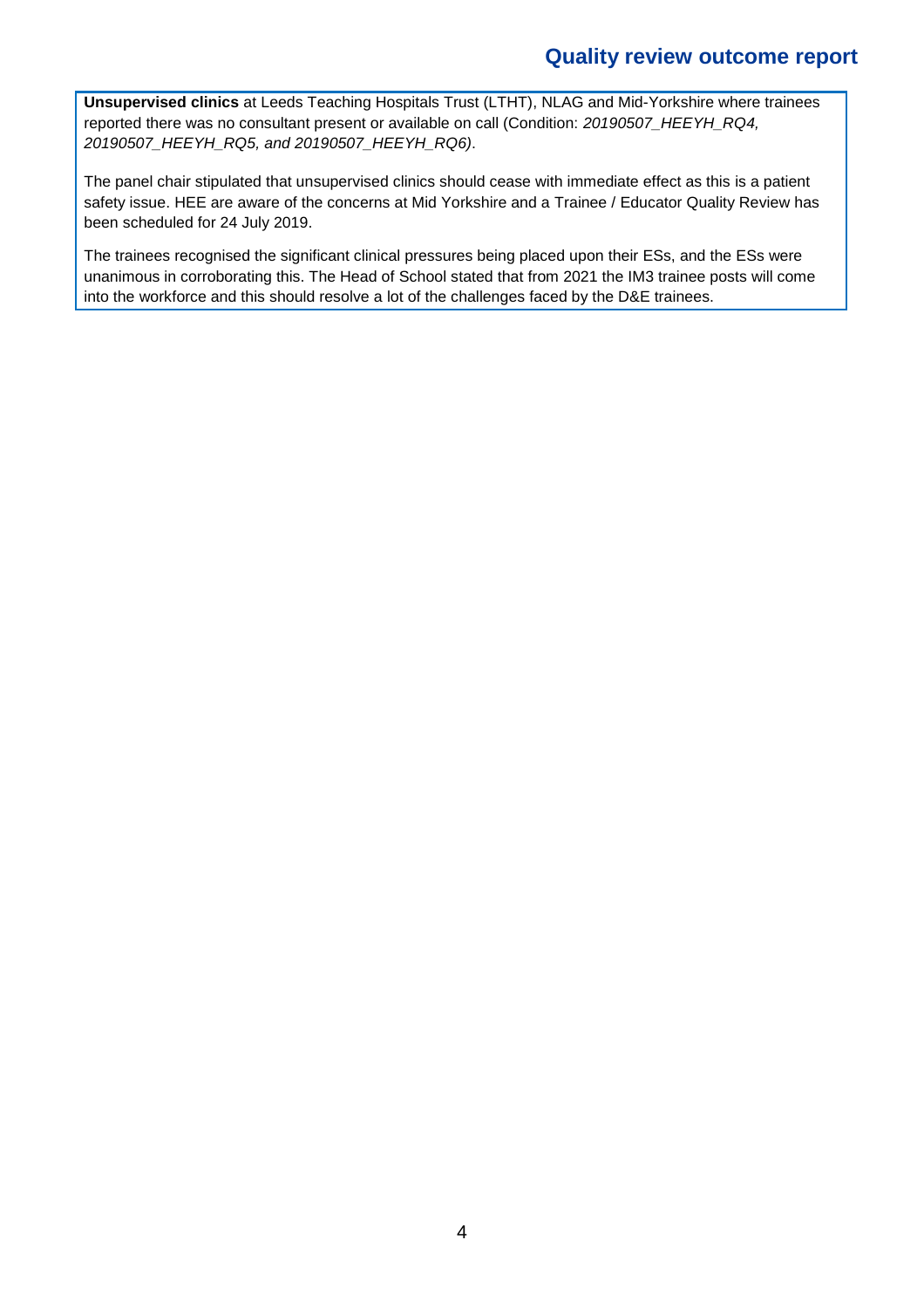# **Sign off and next steps**

### **Report sign off**

| Outcome report completed by (name): | Emma Diggle                                             |
|-------------------------------------|---------------------------------------------------------|
| <b>Chair's signature:</b>           | Jon Hossain and Fiona Bishop                            |
| Date signed:                        | 12 June 2019                                            |
|                                     |                                                         |
| <b>HEE authorised signature:</b>    | Jon Hossain (Deputy Dean and Clinical Lead for Quality) |
| Date signed:                        | 12 June 2019                                            |
|                                     |                                                         |
| Date submitted to organisation:     | 20 June 2019                                            |

### **Organisation staff to whom report is to be sent**

| ∣ Job title               | <b>Name</b>         |
|---------------------------|---------------------|
| Head of School            | Peter Hammond       |
| <b>Business Manager</b>   | <b>Becky Travis</b> |
| Programme Support Manager | Rachel Noble        |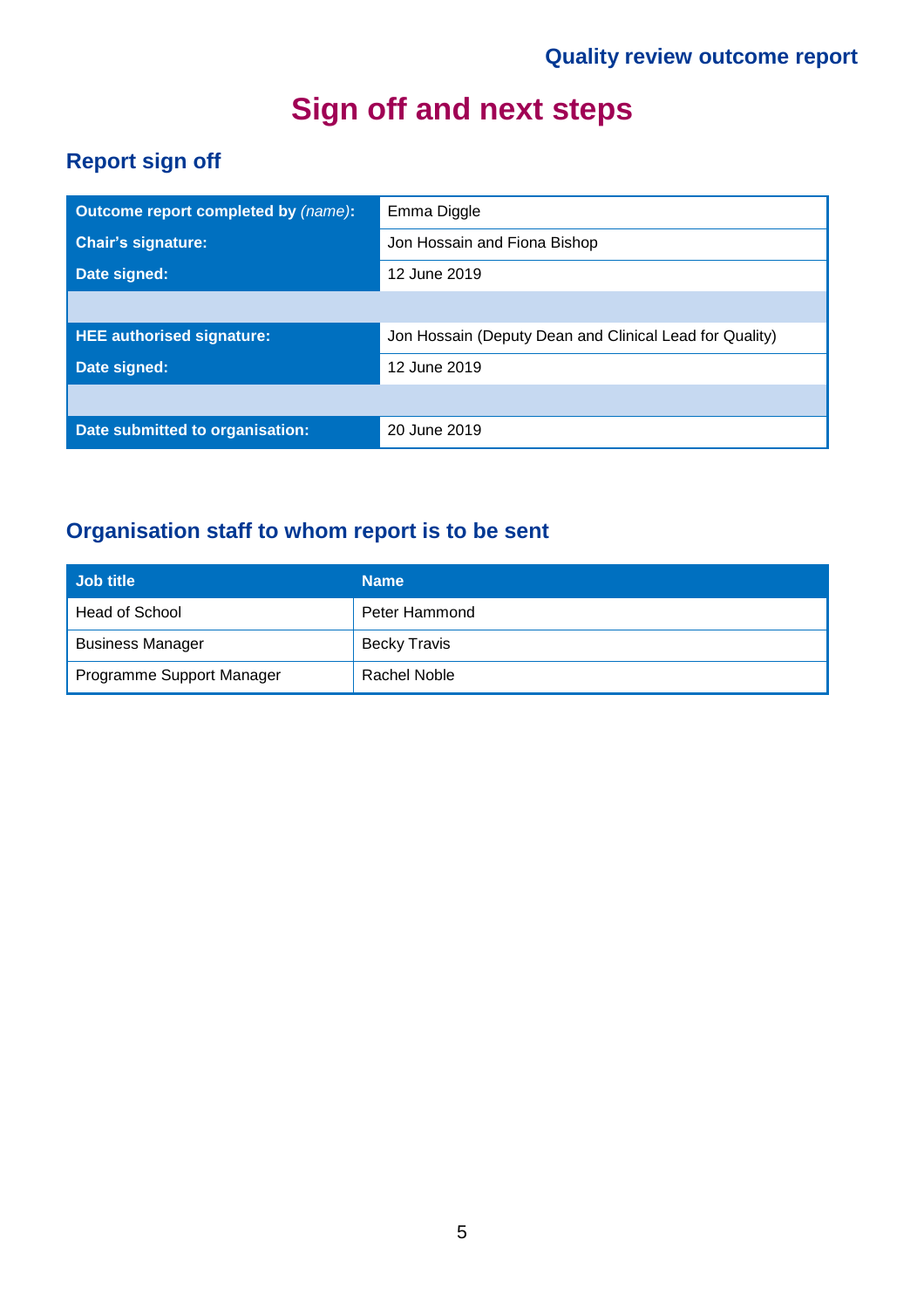### **Educational requirements**

*Requirements are set where HEE have found that standards are not being met; a requirement is an action that is compulsory.*

| <b>HEE Theme</b>               | <b>SUPPORTING TRAINEES</b>                                                                                                                                                                                                                                                                                                                                                                                                                                                                                                                                                                                      |                 |
|--------------------------------|-----------------------------------------------------------------------------------------------------------------------------------------------------------------------------------------------------------------------------------------------------------------------------------------------------------------------------------------------------------------------------------------------------------------------------------------------------------------------------------------------------------------------------------------------------------------------------------------------------------------|-----------------|
| <b>Requirement</b>             | Trainees must receive regular, constructive and meaningful feedback on their                                                                                                                                                                                                                                                                                                                                                                                                                                                                                                                                    |                 |
| (Feedback)                     | performance, development and progress at appropriate points in their medical course                                                                                                                                                                                                                                                                                                                                                                                                                                                                                                                             |                 |
|                                | or training programme and be encouraged to act upon it. Feedback must come from                                                                                                                                                                                                                                                                                                                                                                                                                                                                                                                                 |                 |
|                                | educators, other doctors, health and social care professionals and, where possible,                                                                                                                                                                                                                                                                                                                                                                                                                                                                                                                             |                 |
|                                | patients, families and carers                                                                                                                                                                                                                                                                                                                                                                                                                                                                                                                                                                                   |                 |
|                                |                                                                                                                                                                                                                                                                                                                                                                                                                                                                                                                                                                                                                 |                 |
| <b>HEYH Concern Number</b>     | 20190507_HEEYH_RQ1                                                                                                                                                                                                                                                                                                                                                                                                                                                                                                                                                                                              |                 |
| <b>Specialty (Specialties)</b> | Diabetes and Endocrinology                                                                                                                                                                                                                                                                                                                                                                                                                                                                                                                                                                                      |                 |
| <b>Trainee Level</b>           | Higher                                                                                                                                                                                                                                                                                                                                                                                                                                                                                                                                                                                                          |                 |
| Concern                        | Trainees receive little or no feedback on their performance.                                                                                                                                                                                                                                                                                                                                                                                                                                                                                                                                                    |                 |
| <b>Evidence for Concern</b>    | Trainees voiced that they only receive feedback on ARCP outcomes<br>when there is an adverse outcome and not for anything positive. Senior<br>trainees also reported that they did not feel confident to progress to a<br>consultant even though they have passed their ARCP and perceived the<br>ARCP process as a 'tick box exercise'. Trainees recommended that a<br>detailed e-portfolio as well as regular meetings with their Educational<br>Supervisor would be advantageous, and that they would benefit from<br>face to face ARCPs as this would give them the opportunity to discuss<br>any concerns. |                 |
| <b>Action 1</b>                | Identify methods of providing support for Trainees with ARCP Feedback.<br>Trainees must be provided with regular useful feedback on their<br>performance. Clinical and educational supervisors should be reminded<br>of their responsibilities and provided with training and sufficient time in<br>their job plans                                                                                                                                                                                                                                                                                             | <b>Aug 2019</b> |
| <b>Evidence for Action 1</b>   | Copy of action plan identifying the additional support, implementation<br>date and impact.                                                                                                                                                                                                                                                                                                                                                                                                                                                                                                                      | <b>Dec 2019</b> |
| <b>Evidence for Action 2</b>   | Trainees views on change to educational culture must confirm that<br>opportunities for useful feedback have improved.                                                                                                                                                                                                                                                                                                                                                                                                                                                                                           | <b>Dec 2019</b> |
| <b>RAG Rating</b>              | <b>RED</b>                                                                                                                                                                                                                                                                                                                                                                                                                                                                                                                                                                                                      |                 |
| <b>LEP</b>                     | Copies of documents must be uploaded to the QM Database                                                                                                                                                                                                                                                                                                                                                                                                                                                                                                                                                         |                 |
|                                | Item must be reviewed, and changes confirmed with the HEE Quality Team                                                                                                                                                                                                                                                                                                                                                                                                                                                                                                                                          |                 |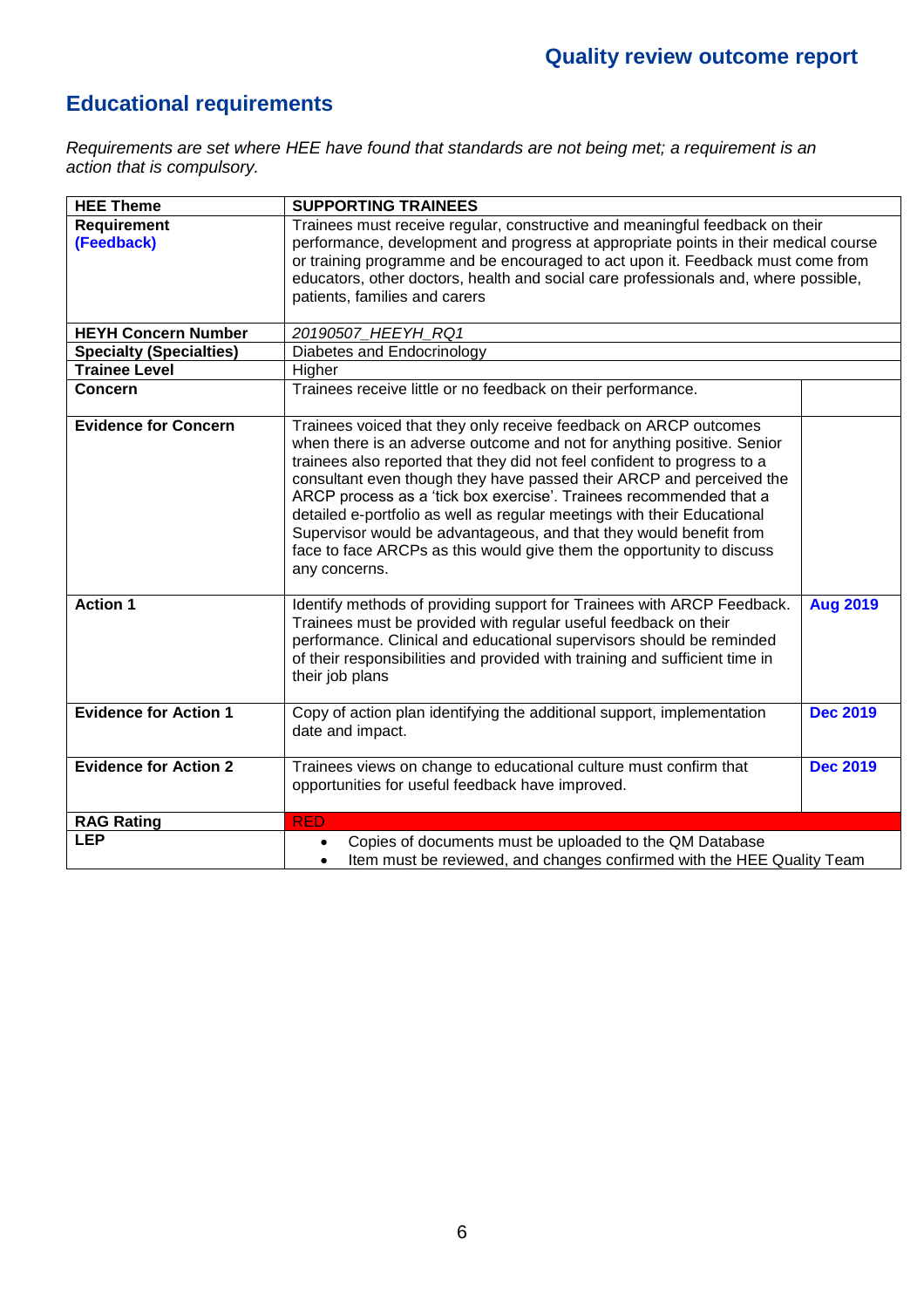| <b>HEE Theme</b>               | <b>LEARNING ENVIRONMENT AND CULTURE</b>                                                 |                    |  |
|--------------------------------|-----------------------------------------------------------------------------------------|--------------------|--|
| <b>Requirement</b>             | Organisations must make sure Trainees have an induction for each placement that         |                    |  |
| (Induction)                    | clearly sets out                                                                        |                    |  |
|                                | their duties and supervision arrangements                                               |                    |  |
|                                | their role in the team<br>$\bullet$                                                     |                    |  |
|                                | how to gain support from senior colleagues<br>$\bullet$                                 |                    |  |
|                                | the clinical or medical guidelines and workplace policies they must follow<br>$\bullet$ |                    |  |
|                                | how to access clinical and learning resources                                           |                    |  |
|                                | As part of the process Trainees must meet their team and other health and social        |                    |  |
|                                | care professionals they will be working with.                                           |                    |  |
| <b>HEYH Concern Number</b>     | 20190507 HEEYH RQ2                                                                      |                    |  |
| <b>LEP Site</b>                | Mid Yorkshire Hospital NHS Trust                                                        |                    |  |
| <b>Specialty (Specialties)</b> | Diabetes and Endocrinology                                                              |                    |  |
| <b>Trainee Level</b>           | Higher                                                                                  |                    |  |
| Concern 1                      | Trainees within D&E are not provided with a useful induction to work at the Trust       |                    |  |
|                                | that provides them with access to relevant policies, IT, or initial mandatory training. |                    |  |
|                                |                                                                                         |                    |  |
| <b>Concern 2</b>               | Trainees are not provided with a relevant induction to work in D&E. They are not        |                    |  |
|                                | provided with essential guidance on the management of the important or common           |                    |  |
|                                | requirements they are expected to manage as soon as they take up post.                  |                    |  |
| <b>Evidence for Concern</b>    | Trainees at Mid Yorkshire are not receiving an appropriate induction and there is no    |                    |  |
|                                | clear evidence of access to departmental policies. One ST3 reported that they had       |                    |  |
|                                | not had a hospital induction but were put on-call on nights on their very first day.    |                    |  |
|                                |                                                                                         |                    |  |
| <b>Action 1</b>                | Provide all Trainees with an appropriate Trust induction.                               | <b>Next intake</b> |  |
|                                |                                                                                         |                    |  |
| <b>Action 2</b>                | Provide all Trainees with an appropriate Departmental induction.                        | <b>Next intake</b> |  |
|                                |                                                                                         |                    |  |
| <b>Action 3</b>                | Make induction arrangements for Trainees starting on night shifts.                      | <b>Next intake</b> |  |
|                                |                                                                                         |                    |  |
| <b>Evidence for Action 1</b>   | Copy of Trust induction programme.                                                      | <b>Next intake</b> |  |
|                                |                                                                                         |                    |  |
| <b>Evidence for Action 2</b>   | Copy of Departmental induction programme.                                               | <b>Next intake</b> |  |
|                                |                                                                                         |                    |  |
| <b>Evidence for Action 3</b>   | Copy of arrangements for induction for Trainees who start at a                          | <b>Next intake</b> |  |
|                                | different time from the main group.                                                     |                    |  |
|                                |                                                                                         |                    |  |
| <b>RAG Rating</b>              | <b>RED</b>                                                                              |                    |  |
| <b>LEP</b>                     | Copies of documents must be uploaded to the QM Database<br>$\bullet$                    |                    |  |
|                                | Item must be reviewed, and changes confirmed with the HEE Quality Team<br>$\bullet$     |                    |  |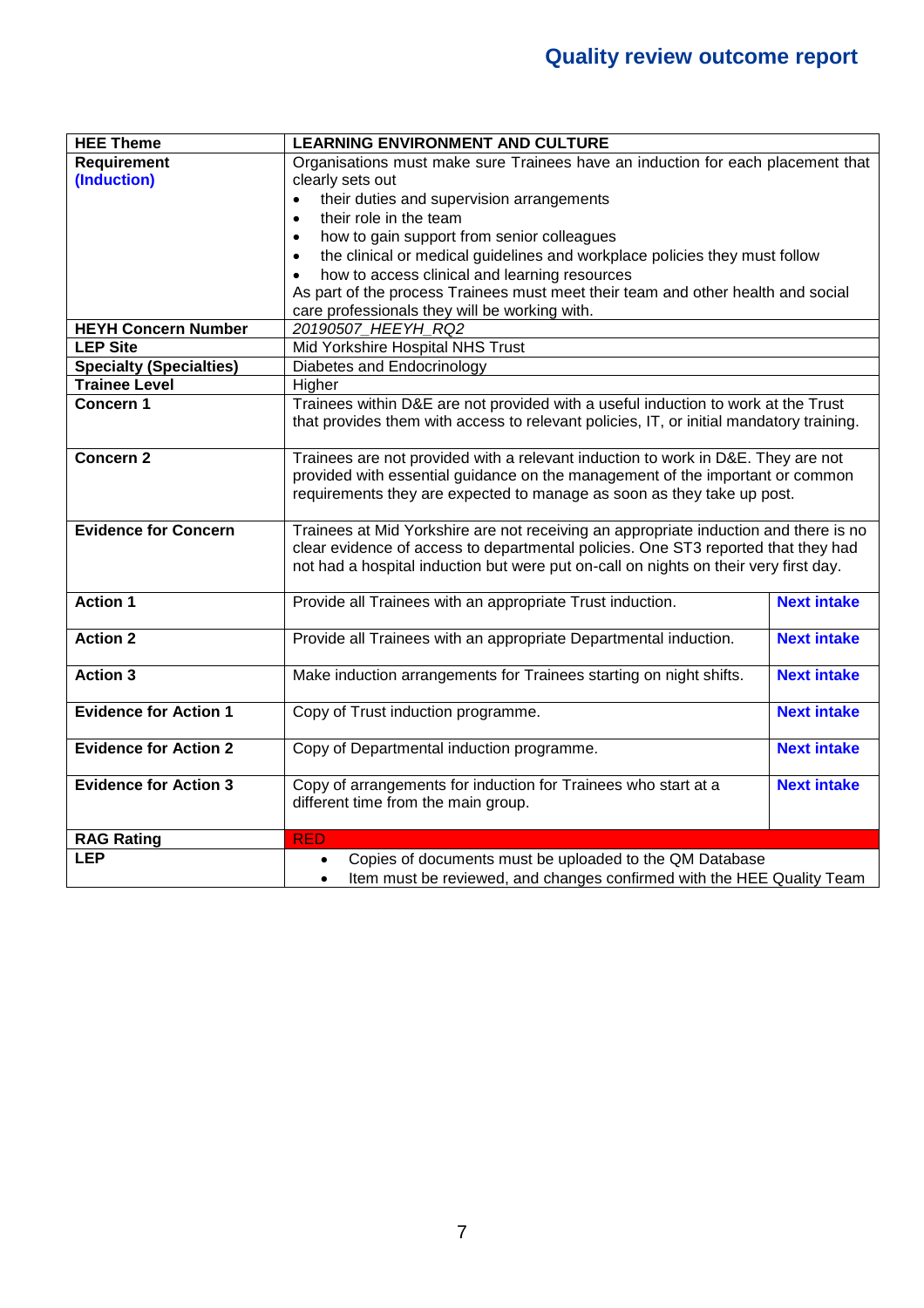| <b>HEE Theme</b>               | <b>LEARNING ENVIRONMENT AND CULTURE</b>                                                 |                    |  |
|--------------------------------|-----------------------------------------------------------------------------------------|--------------------|--|
| <b>Requirement</b>             | Organisations must make sure Trainees have an induction for each placement that         |                    |  |
| (Induction)                    | clearly sets out                                                                        |                    |  |
|                                | their duties and supervision arrangements<br>$\bullet$                                  |                    |  |
|                                | their role in the team<br>$\bullet$                                                     |                    |  |
|                                | how to gain support from senior colleagues<br>$\bullet$                                 |                    |  |
|                                | the clinical or medical guidelines and workplace policies they must follow<br>$\bullet$ |                    |  |
|                                | how to access clinical and learning resources and educational timetables<br>$\bullet$   |                    |  |
|                                | As part of the process Trainees must meet their team and other health and social        |                    |  |
|                                | care professionals they will be working with.                                           |                    |  |
| <b>HEYH Concern Number</b>     | 20190507 HEEYH RQ3                                                                      |                    |  |
| <b>LEP Site</b>                | North General Hospital (NGH) - Sheffield Teaching Hospitals NHS Trust (STHT)            |                    |  |
| <b>Specialty (Specialties)</b> | Diabetes and Endocrinology                                                              |                    |  |
| <b>Trainee Level</b>           | Higher                                                                                  |                    |  |
| Concern 1                      | Trainees within D&E are not provided with a useful induction to work at the Trust       |                    |  |
|                                | that provides them with access to relevant policies, IT, or initial mandatory training. |                    |  |
|                                |                                                                                         |                    |  |
| <b>Concern 2</b>               | Trainees are not provided with a relevant induction to work in D&E. They are not        |                    |  |
|                                | provided with essential guidance on the management of the important or common           |                    |  |
|                                | requirements they are expected to manage as soon as they take up post.                  |                    |  |
| <b>Evidence for Concern</b>    | Trainees at NGH (STHT) reported that they had no timetable on starting at the           |                    |  |
|                                | hospital. This creates a lot of work pressure as they get calls from the Ward, GP       |                    |  |
|                                | and junior doctors.                                                                     |                    |  |
| <b>Action 1</b>                | Provide all Trainees with an appropriate Trust induction.                               | <b>Next intake</b> |  |
|                                |                                                                                         |                    |  |
| <b>Action 2</b>                | Provide all Trainees with an appropriate Departmental induction.                        | <b>Next intake</b> |  |
|                                |                                                                                         |                    |  |
| <b>Action 3</b>                | Make induction arrangements for Trainees starting on night shifts.                      | <b>Next intake</b> |  |
|                                |                                                                                         |                    |  |
| <b>Evidence for Action 1</b>   | Copy of Trust induction programme.                                                      | <b>Next intake</b> |  |
|                                |                                                                                         |                    |  |
| <b>Evidence for Action 2</b>   | Copy of Departmental induction programme.                                               | <b>Next intake</b> |  |
|                                |                                                                                         |                    |  |
| <b>Evidence for Action 3</b>   | Copy of arrangements for induction for Trainees who start at a                          | <b>Next intake</b> |  |
|                                | different time from the main group.                                                     |                    |  |
|                                |                                                                                         |                    |  |
| <b>RAG Rating</b>              | <b>RED</b>                                                                              |                    |  |
| <b>LEP</b>                     | Copies of documents must be uploaded to the QM Database<br>$\bullet$                    |                    |  |
|                                | Item must be reviewed, and changes confirmed with the HEE Quality Team                  |                    |  |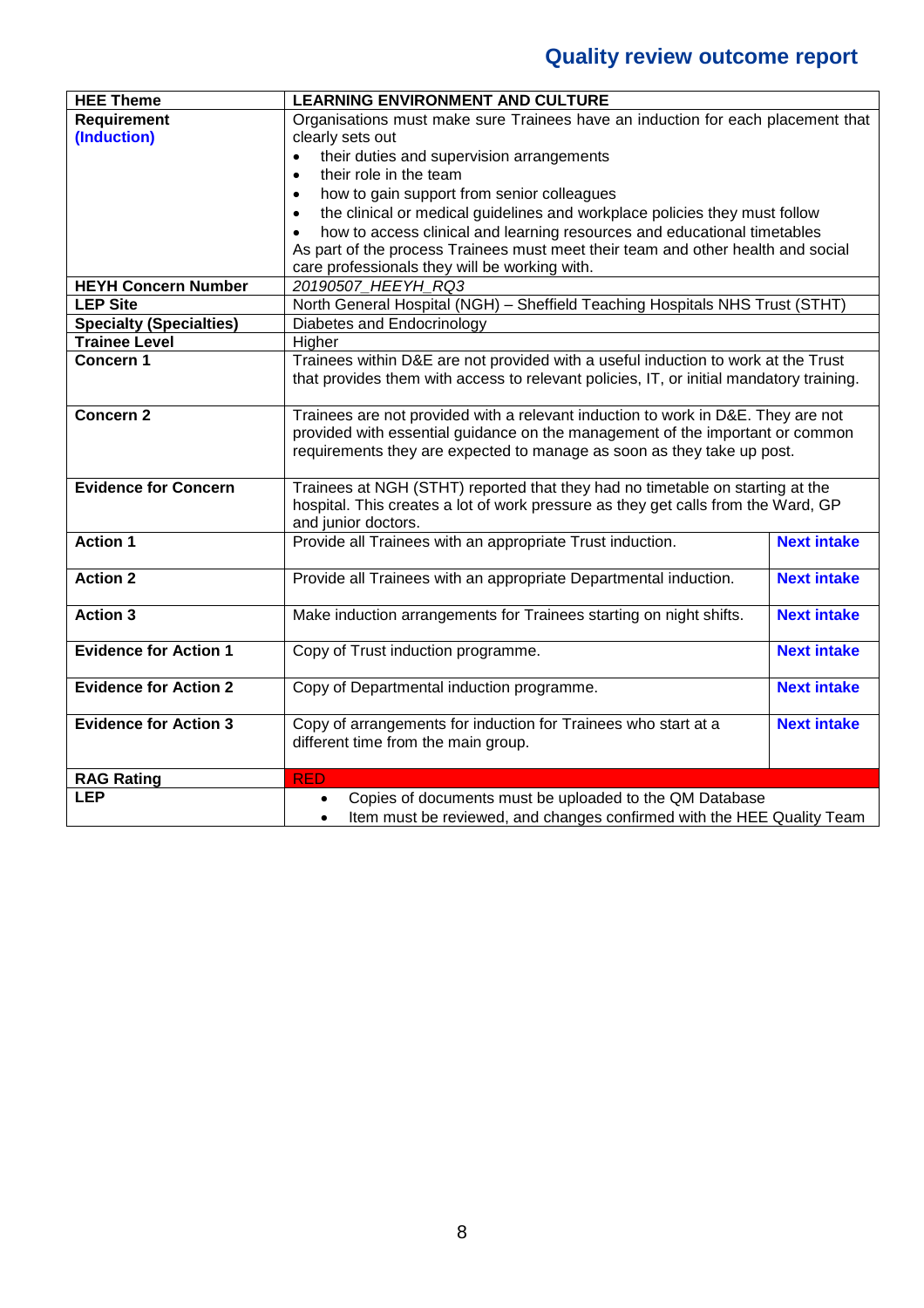| <b>HEE Theme</b>               | <b>LEARNING ENVIRONMENT AND CULTURE</b>                                              |                  |  |
|--------------------------------|--------------------------------------------------------------------------------------|------------------|--|
| <b>Requirement</b>             | Organisations must make sure that Trainees have an appropriate level of clinical     |                  |  |
| (Clinical Supervision)         | supervision always by an experienced and competent supervisor, who can advise        |                  |  |
|                                | or attend as needed. The level of supervision must fit the individual Trainee's      |                  |  |
|                                | competence, confidence and experience. The support and clinical supervision must     |                  |  |
|                                | be clearly outlined to the Trainee and the supervisor.                               |                  |  |
|                                |                                                                                      |                  |  |
| <b>HEYH Concern Number</b>     | 20190507_HEEYH_RQ4                                                                   |                  |  |
| <b>LEP Site</b>                | Mid Yorkshire Hospital NHS Trust - GIM Ward                                          |                  |  |
| <b>Specialty (Specialties)</b> | Diabetes and Endocrinology                                                           |                  |  |
| <b>Trainee Level</b>           | Higher                                                                               |                  |  |
| Concern 1                      | Trainees are often expected to provide clinical care without access to appropriate   |                  |  |
|                                | support from a consultant.                                                           |                  |  |
|                                |                                                                                      |                  |  |
| <b>Concern 2</b>               | Some consultants within D&E are reluctant to be contacted for advice or are          |                  |  |
|                                | unapproachable/contactable.                                                          |                  |  |
|                                |                                                                                      |                  |  |
| <b>Evidence for Concern</b>    | Trainees at Mid Yorkshire raised patient safety concerns on GIM Ward with            |                  |  |
|                                | unsupervised clinics and consultants not always present in the building or available |                  |  |
|                                | to call.                                                                             |                  |  |
|                                |                                                                                      |                  |  |
| <b>Action 1</b>                | Provide Trainees with a named clinical supervisor.                                   | <b>Immediate</b> |  |
|                                |                                                                                      |                  |  |
| <b>Action 2</b>                | Provide Trainees with clear guidance and an escalation policy that                   | <b>Aug 2019</b>  |  |
|                                | identifies who should be contacted.                                                  |                  |  |
|                                |                                                                                      |                  |  |
| <b>Action 3</b>                | Discuss the perceptions Trainees have regarding the perceived lack                   | <b>Aug 2019</b>  |  |
|                                | of support and take appropriate action to address the Trainees                       |                  |  |
|                                | requirements. Trainees must be reassured that their concern has                      |                  |  |
|                                | been addressed. Review Trainee perceptions after 3 months.                           |                  |  |
|                                |                                                                                      |                  |  |
| <b>Evidence for Action 1</b>   | Copy of senior cover rota.                                                           | <b>Immediate</b> |  |
|                                |                                                                                      |                  |  |
| <b>Evidence for Action 2</b>   | Copy of guidance/escalation policy.                                                  | <b>Aug 2019</b>  |  |
|                                |                                                                                      |                  |  |
| <b>Evidence for Action 3</b>   | 1. Confirmation that discussion has taken place                                      | <b>Immediate</b> |  |
|                                | 2. Copy of action plan to address Requirements                                       | <b>Jul 2019</b>  |  |
|                                | 3. Copy of report from Trainee review                                                | <b>Aug 2019</b>  |  |
| <b>RAG Rating</b>              | <b>RED</b>                                                                           |                  |  |
| <b>LEP</b>                     | Copies of documents must be uploaded to the QM Database                              |                  |  |
|                                | Item must be reviewed, and changes confirmed with the HEE Quality Team<br>$\bullet$  |                  |  |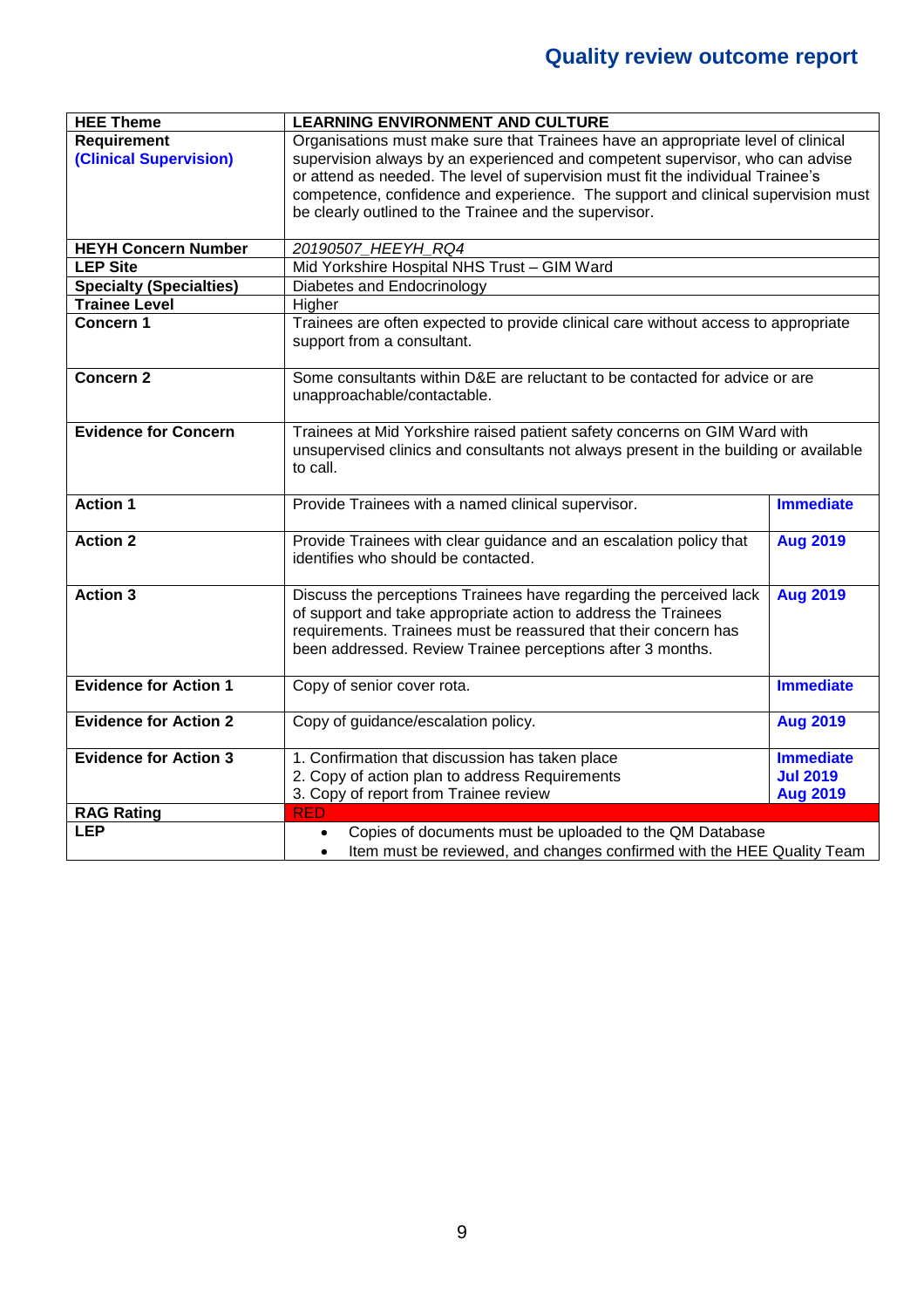| <b>HEE Theme</b>                | <b>LEARNING ENVIRONMENT AND CULTURE</b>                                                           |                  |  |
|---------------------------------|---------------------------------------------------------------------------------------------------|------------------|--|
| <b>Requirement</b>              | Organisations must make sure that Trainees have an appropriate level of clinical                  |                  |  |
| <b>(Clinical Supervision)</b>   | supervision always by an experienced and competent supervisor, who can advise                     |                  |  |
|                                 | or attend as needed. The level of supervision must fit the individual Trainee's                   |                  |  |
|                                 | competence, confidence and experience. The support and clinical supervision must                  |                  |  |
|                                 | be clearly outlined to the Trainee and the supervisor.                                            |                  |  |
|                                 |                                                                                                   |                  |  |
| <b>HEYH Concern Number</b>      | 20190507_HEEYH_RQ5                                                                                |                  |  |
| <b>LEP Site</b>                 | North Lincolnshire and Goole NHS Trust (NLAG) - Scunthorpe General Hospital                       |                  |  |
| <b>Specialty (Specialties)</b>  | Diabetes and Endocrinology                                                                        |                  |  |
| <b>Trainee Level</b>            | Higher                                                                                            |                  |  |
| Concern 1                       | Trainees are often expected to provide clinical care without access to appropriate                |                  |  |
|                                 | support from a consultant.                                                                        |                  |  |
|                                 |                                                                                                   |                  |  |
| <b>Concern 2</b>                | Some consultants within D&E are reluctant to be contacted for advice or are                       |                  |  |
|                                 | unapproachable/contactable.                                                                       |                  |  |
|                                 |                                                                                                   |                  |  |
| <b>Evidence for Concern</b>     | Trainees at Scunthorpe General Hospital (NLAG) raised patient safety concerns                     |                  |  |
|                                 | regarding unsupervised clinics and consultants not always present in the building or              |                  |  |
|                                 | available to call.                                                                                |                  |  |
|                                 |                                                                                                   |                  |  |
| <b>Action 1</b>                 | Provide Trainees with a named clinical supervisor.                                                | <b>Immediate</b> |  |
|                                 |                                                                                                   |                  |  |
| <b>Action 2</b>                 | Provide Trainees with clear guidance and an escalation policy that                                | <b>Aug 2019</b>  |  |
|                                 | identifies who should be contacted.                                                               |                  |  |
|                                 |                                                                                                   |                  |  |
| <b>Action 3</b>                 | Discuss the perceptions Trainees have regarding the perceived lack                                | <b>Aug 2019</b>  |  |
|                                 | of support and take appropriate action to address the Trainees                                    |                  |  |
|                                 | requirements. Trainees must be reassured that their concern has                                   |                  |  |
|                                 | been addressed. Review Trainee perceptions after 3 months.                                        |                  |  |
|                                 |                                                                                                   |                  |  |
| <b>Evidence for Action 1</b>    | Copy of senior cover rota.                                                                        | <b>Immediate</b> |  |
|                                 |                                                                                                   |                  |  |
| <b>Evidence for Action 2</b>    | Copy of guidance/escalation policy.                                                               | <b>Aug 2019</b>  |  |
| <b>Evidence for Action 3</b>    |                                                                                                   | <b>Immediate</b> |  |
|                                 | 1. Confirmation that discussion has taken place<br>2. Copy of action plan to address Requirements | <b>Jul 2019</b>  |  |
|                                 |                                                                                                   |                  |  |
|                                 | 3. Copy of report from Trainee review<br><b>RED</b>                                               | <b>Aug 2019</b>  |  |
| <b>RAG Rating</b><br><b>LEP</b> |                                                                                                   |                  |  |
|                                 | Copies of documents must be uploaded to the QM Database                                           |                  |  |
|                                 | Item must be reviewed, and changes confirmed with the HEE Quality Team<br>$\bullet$               |                  |  |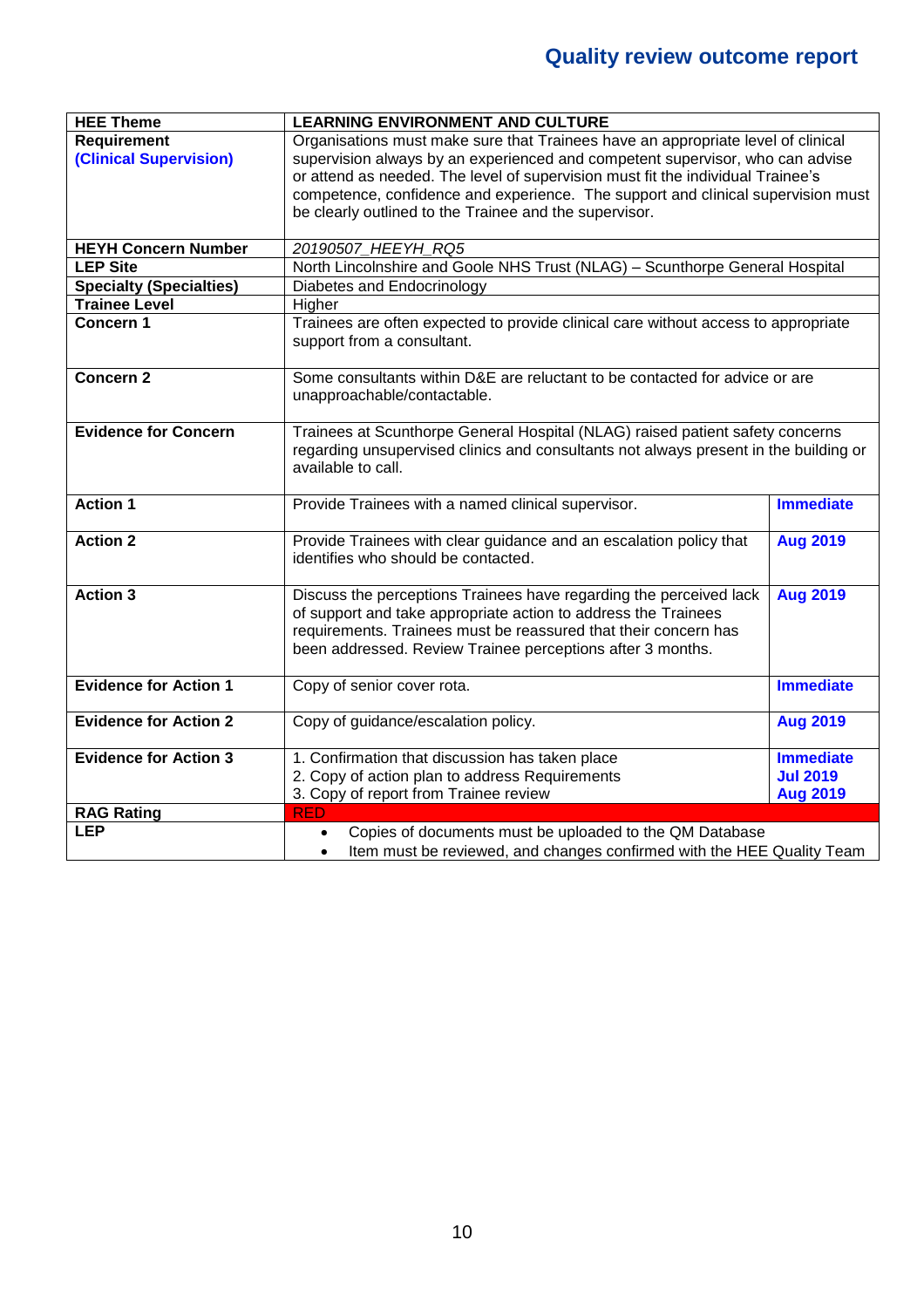| <b>HEE Theme</b>               | <b>LEARNING ENVIRONMENT AND CULTURE</b>                                                                   |                  |  |
|--------------------------------|-----------------------------------------------------------------------------------------------------------|------------------|--|
| <b>Requirement</b>             | Organisations must make sure that Trainees have an appropriate level of clinical                          |                  |  |
| <b>(Clinical Supervision)</b>  | supervision always by an experienced and competent supervisor, who can advise                             |                  |  |
|                                | or attend as needed. The level of supervision must fit the individual Trainee's                           |                  |  |
|                                | competence, confidence and experience. The support and clinical supervision must                          |                  |  |
|                                | be clearly outlined to the Trainee and the supervisor.                                                    |                  |  |
|                                |                                                                                                           |                  |  |
| <b>HEYH Concern Number</b>     | 20190507_HEEYH_RQ6                                                                                        |                  |  |
| <b>LEP Site</b>                | Leeds Teaching Hospitals Trust (LTHT)                                                                     |                  |  |
| <b>Specialty (Specialties)</b> | Diabetes and Endocrinology                                                                                |                  |  |
| <b>Trainee Level</b>           | Higher                                                                                                    |                  |  |
| Concern 1                      | Trainees are often expected to provide clinical care without access to appropriate                        |                  |  |
|                                | support from a consultant.                                                                                |                  |  |
|                                |                                                                                                           |                  |  |
| <b>Concern 2</b>               | Some D&E consultants are reluctant to be contacted for advice or are                                      |                  |  |
|                                | unapproachable/contactable.                                                                               |                  |  |
|                                |                                                                                                           |                  |  |
| <b>Evidence for Concern</b>    | LTHT trainees reported that antenatal and diabetic foot clinics are commonly left                         |                  |  |
|                                | unsupervised with no diabetic consultant present or available on call; and that they                      |                  |  |
|                                | feel unsafe.                                                                                              |                  |  |
|                                |                                                                                                           |                  |  |
| <b>Action 1</b>                | Provide Trainees with a named clinical supervisor.                                                        | <b>Immediate</b> |  |
| <b>Action 2</b>                |                                                                                                           |                  |  |
|                                | Provide Trainees with clear guidance and an escalation policy that<br>identifies who should be contacted. | <b>Aug 2019</b>  |  |
|                                |                                                                                                           |                  |  |
| <b>Action 3</b>                | Discuss the perceptions Trainees have regarding the perceived lack                                        | <b>Aug 2019</b>  |  |
|                                | of support and take appropriate action to address the Trainees                                            |                  |  |
|                                | requirements. Trainees must be reassured that their concern has                                           |                  |  |
|                                | been addressed. Review Trainee perceptions after 3 months.                                                |                  |  |
|                                |                                                                                                           |                  |  |
| <b>Evidence for Action 1</b>   | Copy of senior cover rota.                                                                                | <b>Immediate</b> |  |
|                                |                                                                                                           |                  |  |
| <b>Evidence for Action 2</b>   | Copy of guidance/escalation policy.                                                                       | <b>Aug 2019</b>  |  |
|                                |                                                                                                           |                  |  |
| <b>Evidence for Action 3</b>   | 1. Confirmation that discussion has taken place                                                           | <b>Immediate</b> |  |
|                                | 2. Copy of action plan to address Requirements                                                            | <b>Jul 2019</b>  |  |
|                                | 3. Copy of report from Trainee review                                                                     | <b>Aug 2019</b>  |  |
| <b>RAG Rating</b>              | <b>RED</b>                                                                                                |                  |  |
| <b>LEP</b>                     | Copies of documents must be uploaded to the QM Database<br>$\bullet$                                      |                  |  |
|                                | Item must be reviewed, and changes confirmed with the HEE Quality Team<br>$\bullet$                       |                  |  |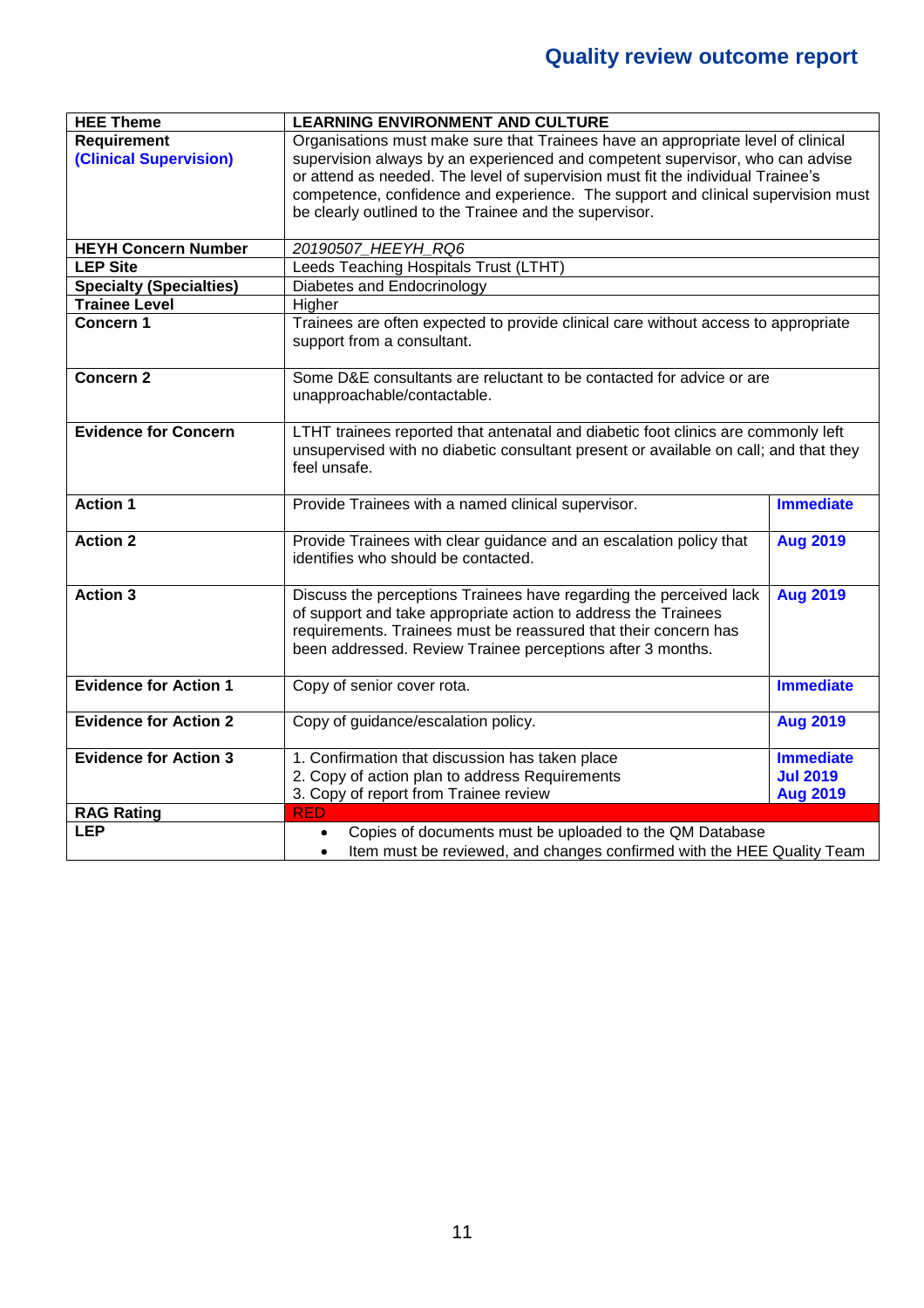٦

### **Patient / Trainee safety concerns**

*Any concerns listed will be monitored by the organisation. It is the organisation's responsibility to investigate / resolve.*

| Were any patient/Trainee safety concerns raised at this review?                                                                                                                                                                                                                                                                                                                                                                                                                                                                                                                     | <b>YES</b> |
|-------------------------------------------------------------------------------------------------------------------------------------------------------------------------------------------------------------------------------------------------------------------------------------------------------------------------------------------------------------------------------------------------------------------------------------------------------------------------------------------------------------------------------------------------------------------------------------|------------|
| To whom was this fed back at the organisation, and who has undertaken to action?                                                                                                                                                                                                                                                                                                                                                                                                                                                                                                    |            |
|                                                                                                                                                                                                                                                                                                                                                                                                                                                                                                                                                                                     |            |
| <b>Brief summary of concern</b>                                                                                                                                                                                                                                                                                                                                                                                                                                                                                                                                                     |            |
| Trainees at Mid Yorkshire reported that staff shortages and a reluctance by trusts to cancel clinics has left trainees<br>feeling vulnerable with trainees not seeing all acutely ill patients regardless of staying until 6-7pm. Mid-Yorks<br>trainees had no hospital induction, and an ST3 was put night on call on the very first day which was a trainee and<br>patient safety issue. Additionally, safety concerns were raised by trainees working at Mid-Yorkshire on GIM Ward<br>with reports that consultants are not always present in the building or available on call. |            |
| A trainee at Harrogate was rota'd to cover an antenatal clinic, as well as look after 27 patients.                                                                                                                                                                                                                                                                                                                                                                                                                                                                                  |            |
| Trainees at LTHT reported that if a consultant is on leave that they are covering antenatal clinics and diabetic foot<br>clinics unsupervised.                                                                                                                                                                                                                                                                                                                                                                                                                                      |            |
|                                                                                                                                                                                                                                                                                                                                                                                                                                                                                                                                                                                     |            |

### **Good practice**

*Good practice is used as a phrase to incorporate educational or patient care initiatives that are worthy of wider dissemination, deliver the very highest standards of education and training or are innovative solutions to previously identified issues worthy of wider consideration.*

| Learning<br>environment / Prof.<br>group / Dept. /<br><b>Team</b>                               | <b>Good practice</b>                                                                                                                                                                                                                                                           | <b>Related</b><br>Standard(s) |
|-------------------------------------------------------------------------------------------------|--------------------------------------------------------------------------------------------------------------------------------------------------------------------------------------------------------------------------------------------------------------------------------|-------------------------------|
| Diabetes and<br>Endocrinology at<br>Sheffield Teaching<br><b>Hospitals Trust</b>                | Use of Video-conferencing to provide MDT training - STHT are<br>exploring the use of VC to provide MDT training to trainees at<br>Northern General Hospital who are unable to attend training sessions<br>provided at the Royal Hallamshire Hospital.                          | Standards 1,<br>3 and 5       |
| Diabetes and<br>Endocrinology at<br>Bradford teaching<br>Hospitals trust and<br><b>Barnsley</b> | Minimum number of clinics - Trainees at BTHT reported that they<br>attend fourteen clinics a month (three clinics a week) and at Barnsley<br>six clinics a week. It was agreed that a minimum standard of twelve<br>clinics a month should be encouraged across the specialty. | Standards 1,<br>3 and 5       |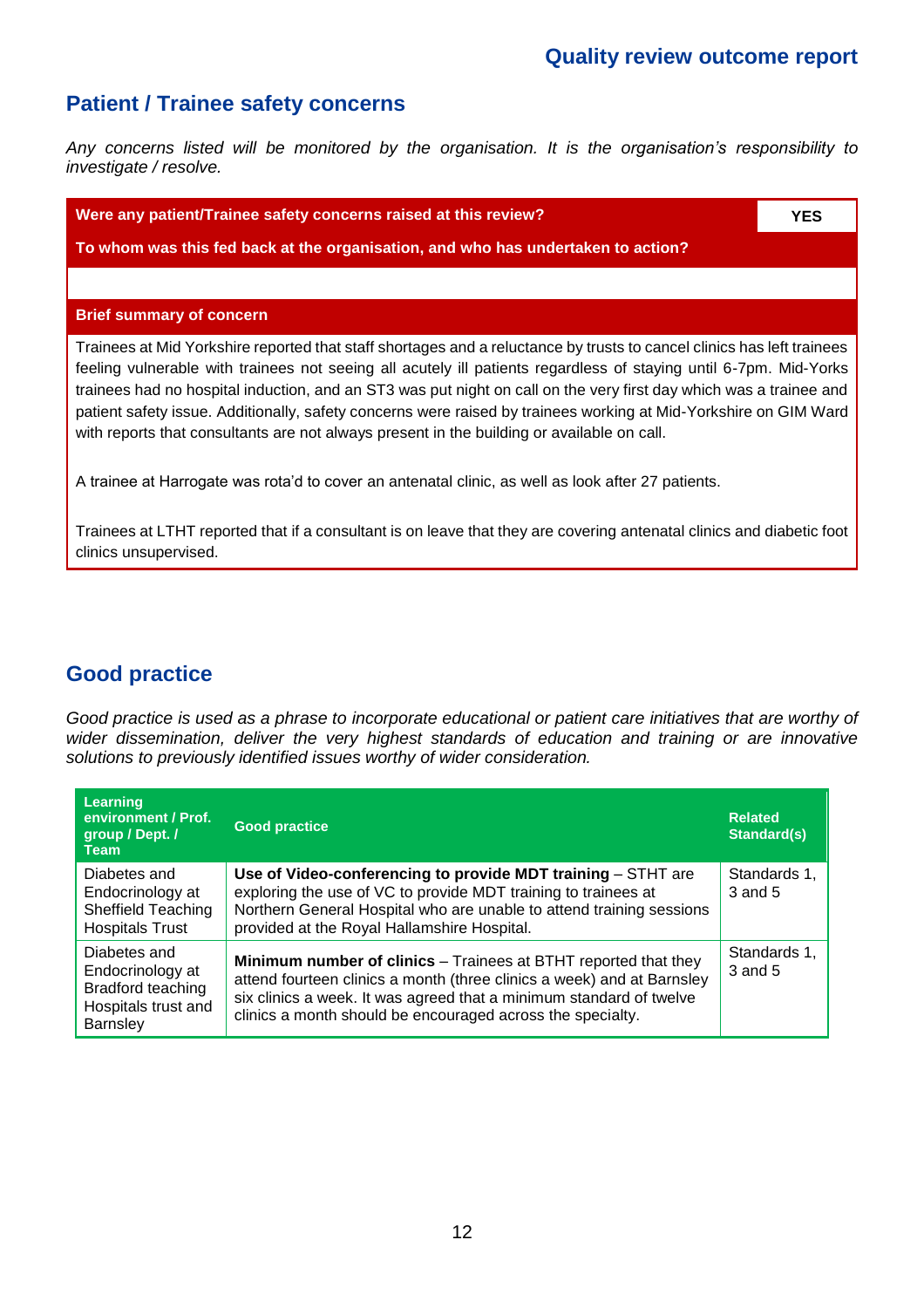## **Appendix 1: HEE Quality Framework Standards & Standards**

#### **Standard 1 - Learning environment and culture**

- 1.1. Trainees are in an environment that delivers safe, effective, compassionate care that provides a positive experience for service users.
- 1.2. The learning environment is one in which education and training is valued and Trainees are treated fairly, with dignity and respect, and are not subject to negative attitudes or behaviours.
- 1.3. There are opportunities for Trainees to be involved in activities that facilitate quality improvement (QI), evidence based practice (EBP) and research and innovation (R&I).
- 1.4. There are opportunities for Trainees to engage in reflective practice with service users, applying learning from both positive and negative experiences and outcomes.
- 1.5. The learning environment provides suitable educational facilities for both Trainees and educators, including space, IT facilities and access to quality assured library and knowledge services.
- 1.6. The learning environment maximises inter-professional learning opportunities.

#### **Standard 2 – Educational governance and leadership**

- 2.1 The educational governance arrangements measure performance against the quality standards and actively respond's when standards are not being met.
- 2.2 The educational leadership uses the educational governance arrangements to continuously improve the quality of education and training.
- 2.3 The educational leadership promotes team-working and a multi-professional approach to education and training, where appropriate.
- 2.4 Education and training opportunities are based on principles of equality and diversity.
- 2.5 There are processes in place to inform the appropriate stakeholders when performance issues with Trainees are identified or Trainees are involved in patient safety incidents.

#### **Standard 3 – Supporting and empowering Trainees**

- 3.1 Trainees receive educational and pastoral support to be able to demonstrate what is expected in their curriculum or professional standards to achieve the learning outcomes required.
- 3.2 Trainees are supported to complete appropriate summative and formative assessments to evidence that they are meeting their curriculum, professional standards and / or learning outcomes.
- 3.3 Trainees feel they are valued members of the healthcare team within which they are placed.
- 3.4 Trainees receive an appropriate and timely induction into the learning environment.
- 3.5 Trainees understand their role and the context of their placement in relation to care pathways and patient journeys.

#### **Standard 4 – Supporting and empowering educators**

- 4.1 Those undertaking formal education and training roles are appropriately trained as defined by the relevant regulator or professional body.
- 4.2 Educators are familiar with the curricula of the Trainees they are educating.
- 4.3 Educator performance is assessed through appraisals or other appropriate mechanisms, with constructive feedback and support provided for role development and progression.
- 4.4 Formally recognised educators are appropriately supported to undertake their roles.
- 4.5 Educators are supported to undertake formative and summative assessments of Trainees as required.

#### **Standard 5 – Developing and implementing curricula and assessments**

- 5.1 The planning and delivery of curricula, assessments and programmes enable Trainees to meet the learning outcomes required by their curriculum or required professional standards.
- 5.2 Placement providers shape the delivery of curricula, assessments and programmes to ensure the content is responsive to changes in treatments, technologies and care delivery models.
- 5.3 Providers proactively engage patients, service users and Trainees in the development and delivery of education and training to embed the ethos of patient partnership within the learning environment.

#### **Standard 6 – Developing a sustainable workforce**

- 6.1 Placement providers work with other organisations to mitigate avoidable Trainee attrition from programmes.
- 6.2 There are opportunities for Trainees to receive appropriate careers advice from colleagues within the learning environment, including understanding other roles and career pathway opportunities.
- 6.3 The organisation engages in local workforce planning to ensure it supports the development of Trainees who have the skills, knowledge and behaviours to meet the changing needs of patients and service.
- 6.4 Transition from a healthcare education programme to employment is underpinned by a clear process of support developed and delivered in partnership with the Trainee.